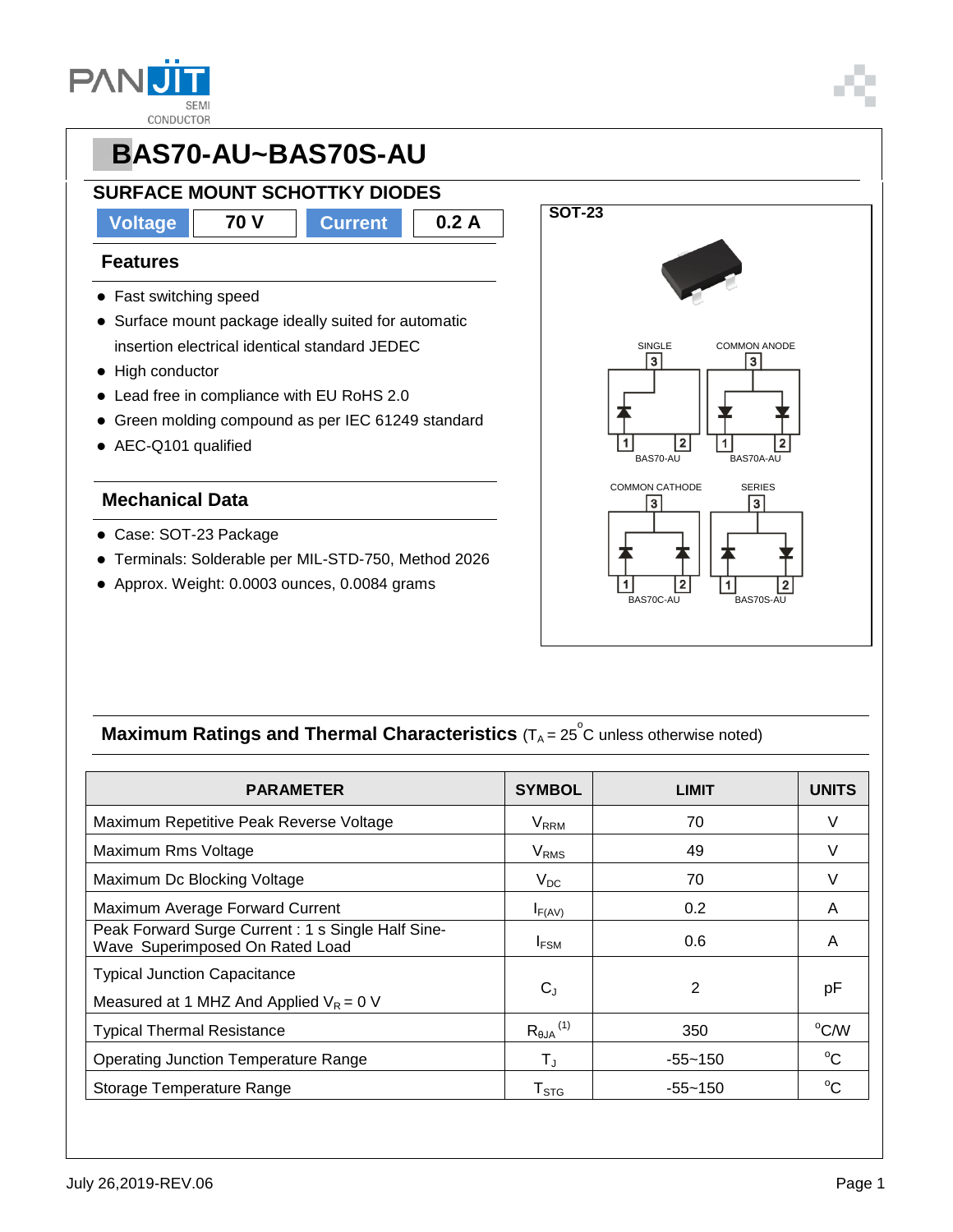



## **PBAS70-AU~BAS70S-AU**

### **Electrical Characteristics**  $(T_A = 25^\circ \text{C}$  unless otherwise noted)

| <b>PARAMETER</b>       | <b>SYMBOL</b>        | <b>TEST CONDITION</b>                  | MIN. | TYP. | MAX. | <b>UNITS</b> |
|------------------------|----------------------|----------------------------------------|------|------|------|--------------|
| <b>Forward Voltage</b> | $V_F$                | $I_F = 1$ mA, $T_J = 25$ °C            |      |      | 0.41 | $\vee$       |
|                        |                      | $I_F$ = 10 mA, T <sub>J</sub> = 25 °C  |      |      | 0.75 |              |
|                        |                      | $I_F$ = 15 mA, T <sub>J</sub> = 25 °C  |      |      | 0.9  |              |
|                        |                      | $I_F = 1$ mA, $T_J = 125$ °C           |      | 0.26 |      |              |
|                        |                      | $I_F$ = 10 mA, T <sub>J</sub> = 125 °C |      | 0.55 |      |              |
|                        |                      | $I_F$ = 15 mA, T <sub>J</sub> = 125 °C |      | 0.59 | ۰    |              |
| <b>Reverse Current</b> | $I_R$ <sup>(2)</sup> | $V_R$ = 50 V, T <sub>J</sub> = 25 °C   |      |      | 0.1  | uA           |
|                        |                      | $V_R$ = 70 V, T <sub>J</sub> = 25 °C   |      |      | 1    |              |
|                        |                      | $V_R$ = 70 V, T <sub>J</sub> = 125 °C  |      | 45   |      |              |

NOTES:

- 1. Mounted on a FR4 PCB, single-sided copper, mini pad.
- 2. Short duration pulse test used to minimize self-heating effect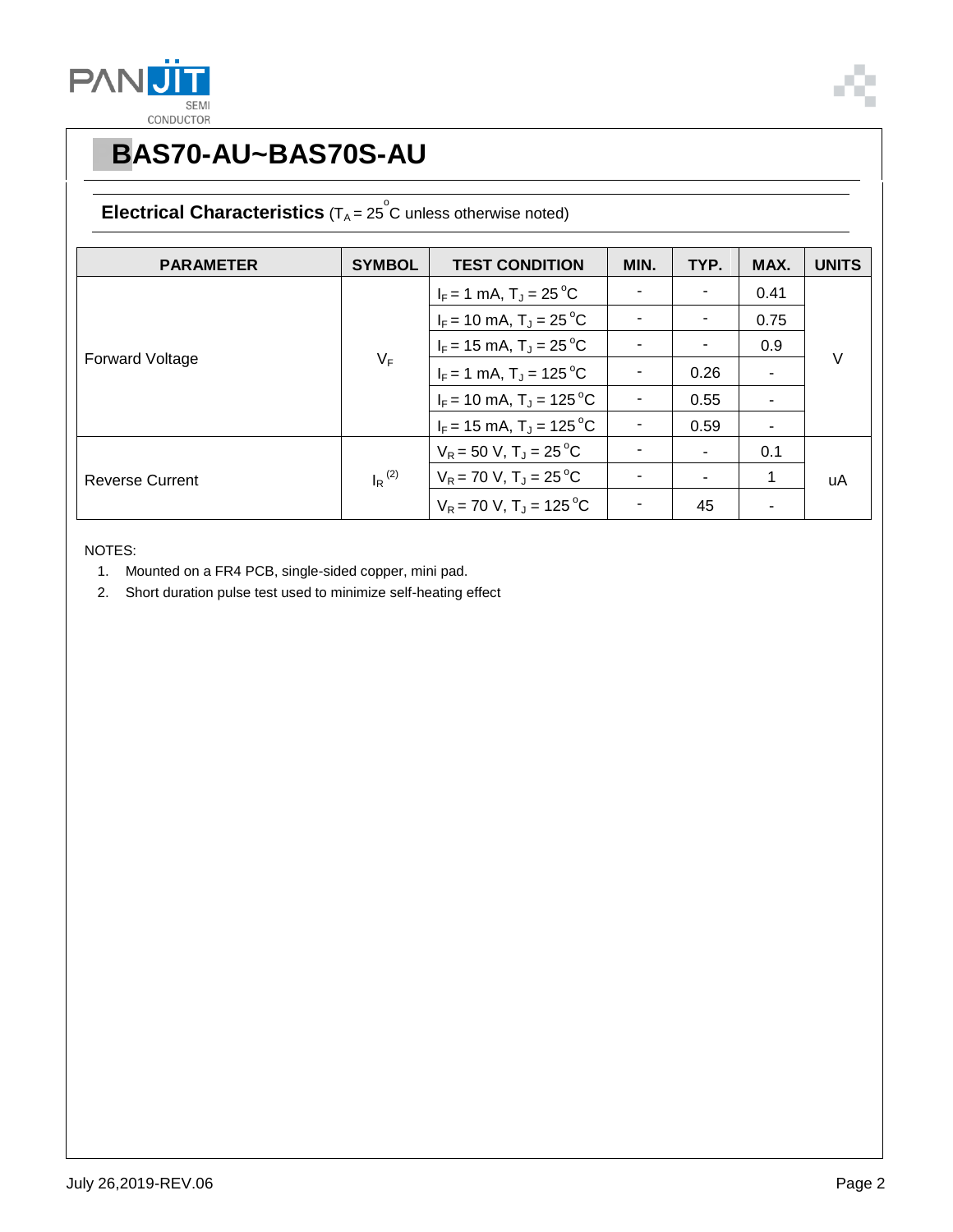

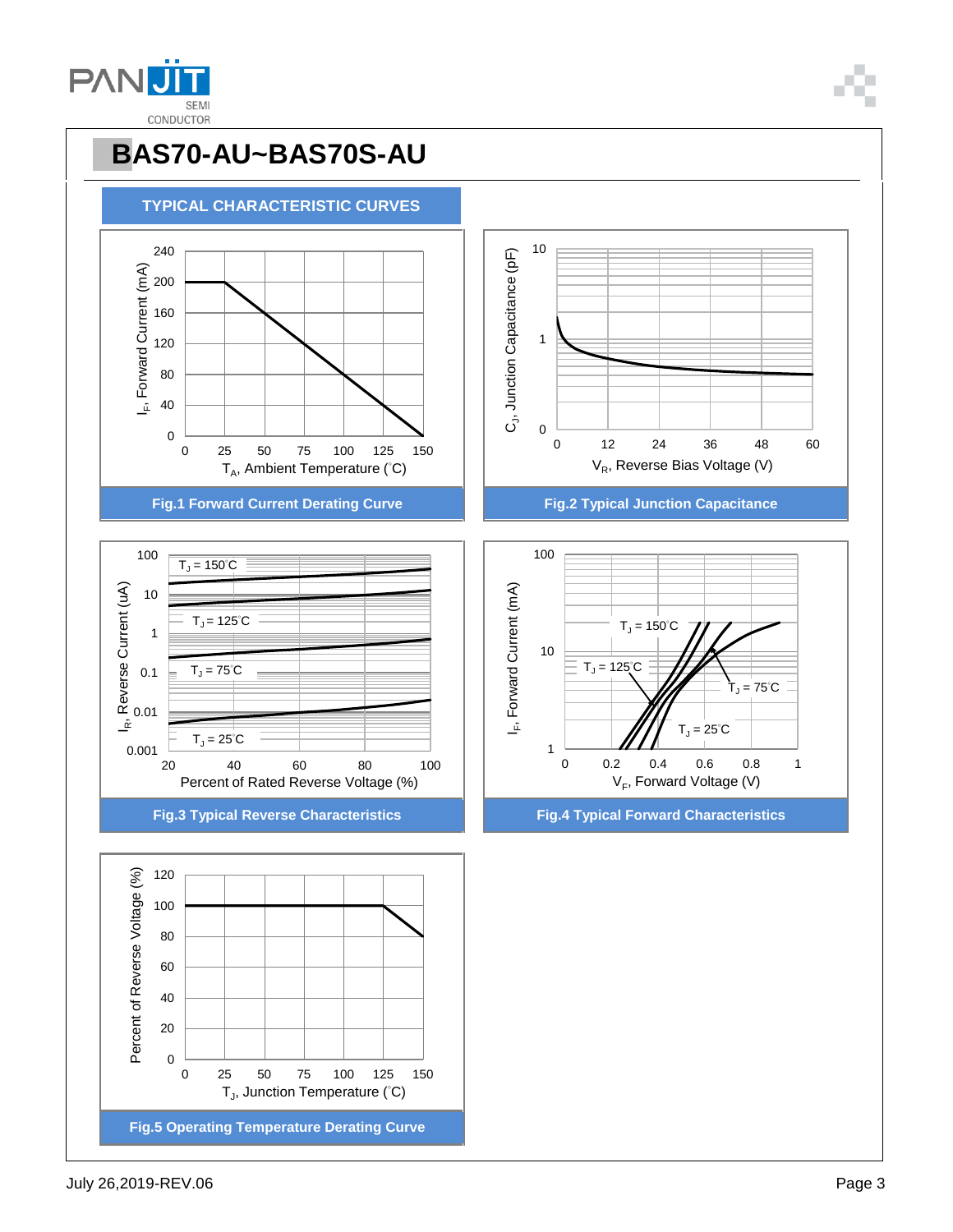



## **PBAS70-AU~BAS70S-AU**

#### **Part No Packing Code Version**

| <b>Part No Packing Code</b> | Package Type | <b>Packing Type</b> | <b>Marking</b> | <b>Version</b> |
|-----------------------------|--------------|---------------------|----------------|----------------|
| BAS70-AU_R1_000A1           | SOT-23       | $3K/7"$ Reel        | A70            | Halogen free   |
| BAS70A-AU R1 000A1          | SOT-23       | $3K/7"$ Reel        | A72            | Halogen free   |
| BAS70C-AU_R1_000A1          | SOT-23       | $3K/7"$ Reel        | A73            | Halogen free   |
| BAS70S-AU R1 000A1          | SOT-23       | $3K/7"$ Reel        | A74            | Halogen free   |

### **Packaging Information & Mounting Pad Layout**